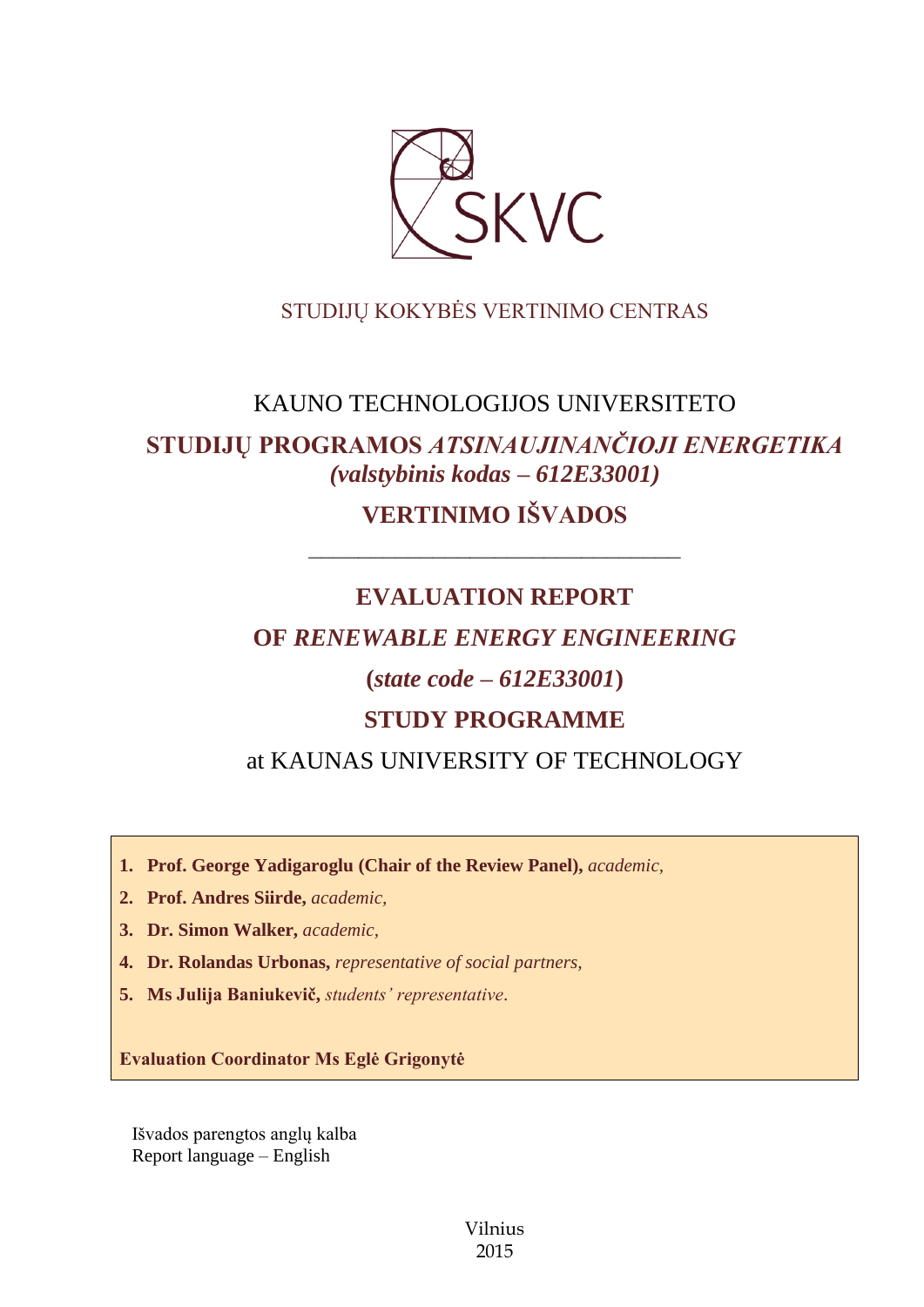| Studijų programos pavadinimas                           | Atsinaujinančioji energetika                                                                    |
|---------------------------------------------------------|-------------------------------------------------------------------------------------------------|
| Valstybinis kodas                                       | 612E33001                                                                                       |
| Studijų sritis                                          | Technologijos mokslai                                                                           |
| Studijų kryptis                                         | Energijos inžinerija                                                                            |
| Studijų programos rūšis                                 | Universitetinės studijos                                                                        |
| Studijų pakopa                                          | Pirmoji                                                                                         |
| Studijų forma (trukmė metais)                           | Nuolatinė (4 metai), ištęstinė (6 metai)                                                        |
| Studijų programos apimtis kreditais                     | <b>240 ECTS</b>                                                                                 |
| Suteikiamas laipsnis ir (ar) profesinė<br>kvalifikacija | energijos<br>inžinerijos<br>Atsinaujinančios<br>bakalauras                                      |
| Studijų programos įregistravimo data                    | Lietuvos Respublikos švietimo ir mokslo<br>ministro 2010 m. gegužės 10 d. įsakymu<br>Nr. V-681. |

## **DUOMENYS APIE ĮVERTINTĄ PROGRAMĄ**

### **INFORMATION ON EVALUATED STUDY PROGRAMME**

–––––––––––––––––––––––––––––––

| Title of the study programme.                          | <b>Renewable Energy Engineering</b>                                                                                                             |  |
|--------------------------------------------------------|-------------------------------------------------------------------------------------------------------------------------------------------------|--|
| State code                                             | 612E33001                                                                                                                                       |  |
| Study area                                             | <b>Technological Sciences</b>                                                                                                                   |  |
| Study field                                            | <b>Energy Engineering</b>                                                                                                                       |  |
| Type of the study programme                            | University studies                                                                                                                              |  |
| Study cycle                                            | First                                                                                                                                           |  |
| Study mode (length in years)                           | Full-time studies (4 years), part-time studies<br>$(6 \text{ years})$                                                                           |  |
| Volume of the study programme in credits               | <b>240 ECTS</b>                                                                                                                                 |  |
| Degree and (or) professional qualifications<br>awarded | Bachelor of Renewable Energy Engineering                                                                                                        |  |
| Date of registration of the study programme            | $10^{th}$ May 2010, under the Order of the<br>Minister of the Ministry for Education and<br>Science of the Republic of Lithuania No. V-<br>681. |  |

#### © Studijų kokybės vertinimo centras

The Centre for Quality Assessment in Higher Education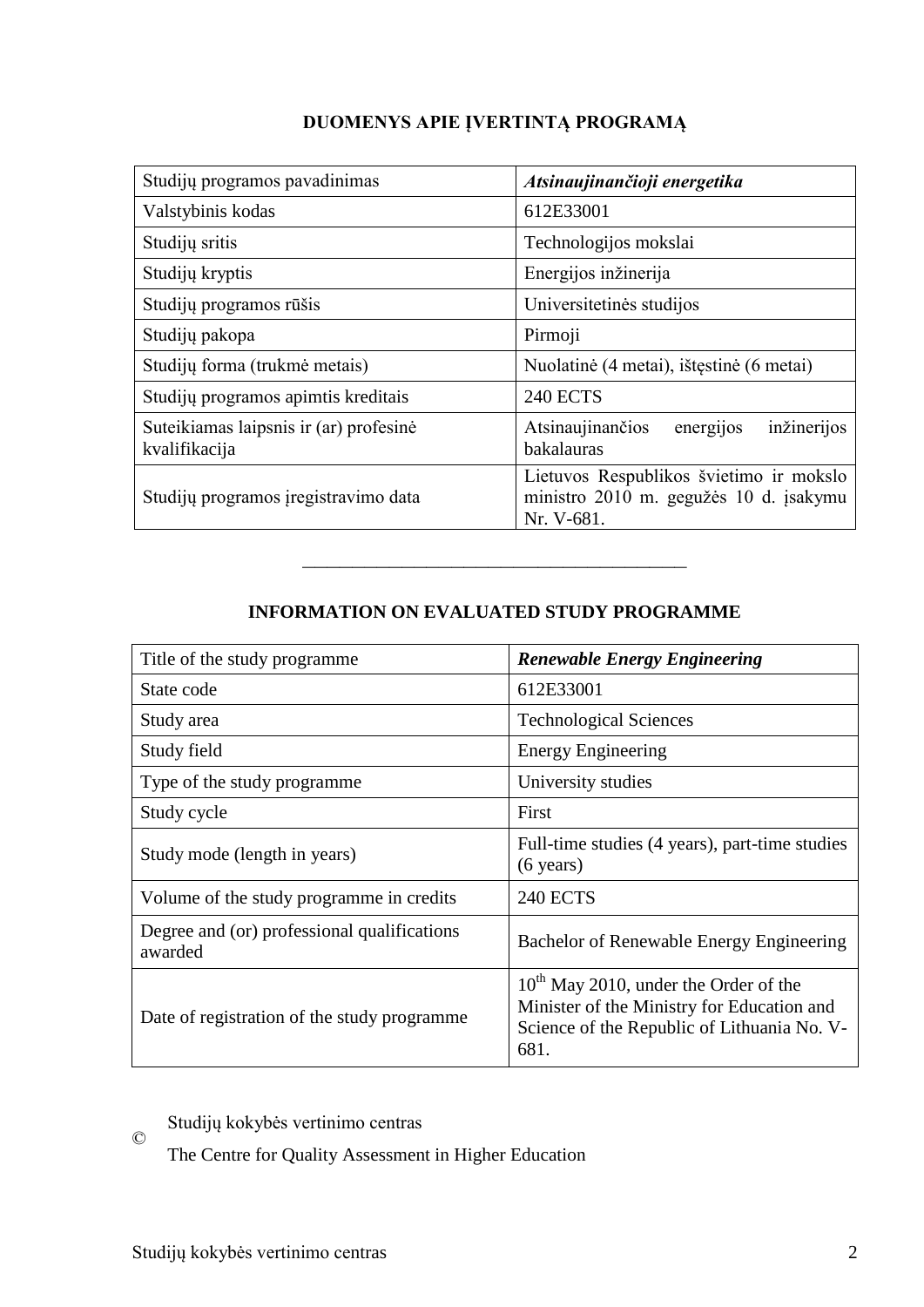| 1.3. Background of the HEI/Faculty/Study field/Additional information5 |  |
|------------------------------------------------------------------------|--|
|                                                                        |  |
|                                                                        |  |
|                                                                        |  |
|                                                                        |  |
|                                                                        |  |
|                                                                        |  |
|                                                                        |  |
|                                                                        |  |
|                                                                        |  |
|                                                                        |  |
|                                                                        |  |
|                                                                        |  |
|                                                                        |  |
|                                                                        |  |

## **CONTENTS**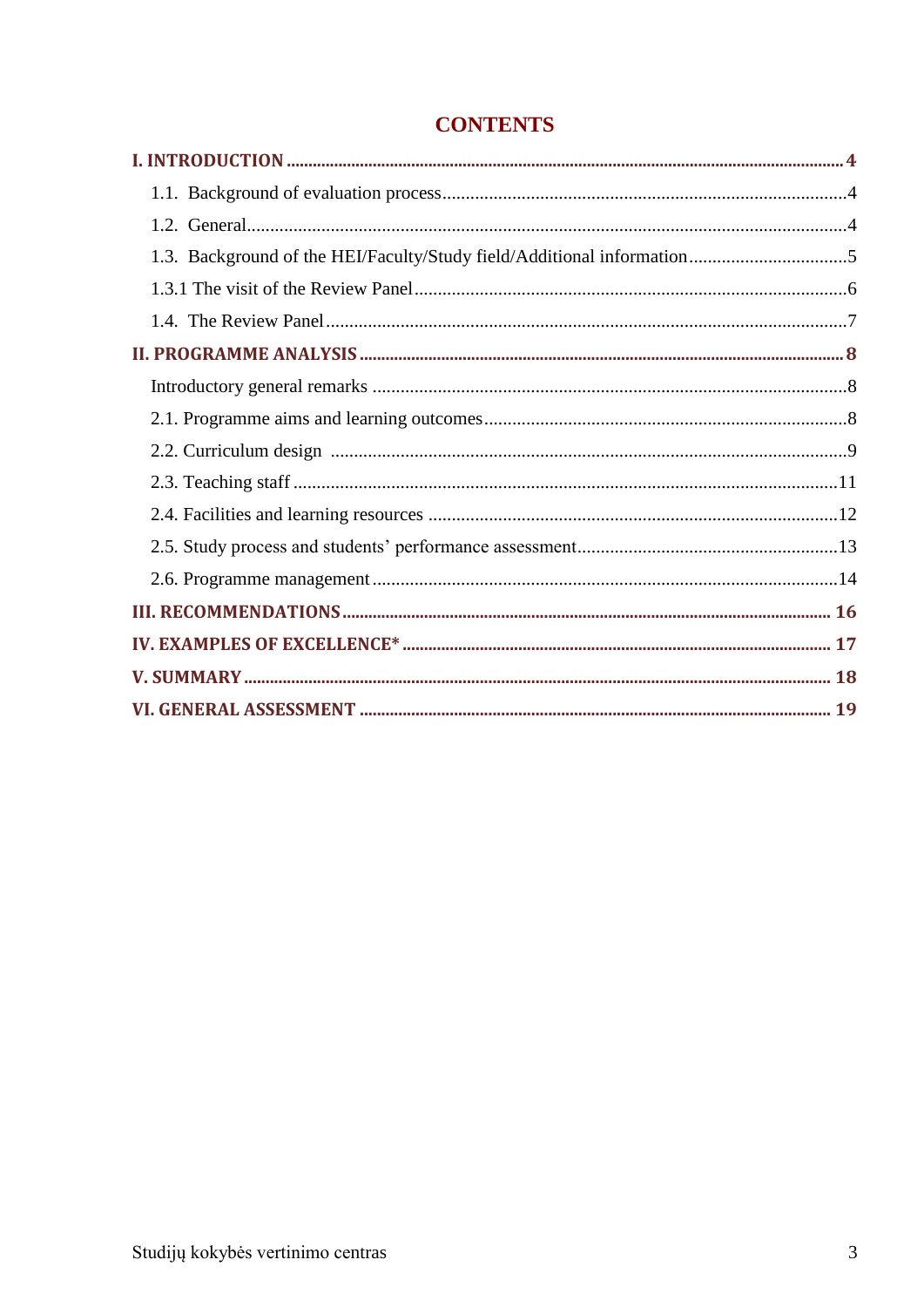### <span id="page-3-1"></span><span id="page-3-0"></span>**I. INTRODUCTION**

#### *1.1. Background of evaluation process*

The evaluation of on-going study programmes is based on the **Methodology for Evaluation of Higher Education Study Programmes,** approved by Order No 1-01-162 of 20<sup>th</sup> December 2010 of the Director of the Centre for Quality Assessment in Higher Education (hereafter, SKVC). Evaluation is intended to help higher education institutions constantly to improve their study programmes and to inform the public about the quality of studies.

The evaluation process consists of the main stages: *1) Self-evaluation and the Self-evaluation Report prepared by a Higher Education Institution (hereafter, the HEI); 2) a visit of the Review Panel to the higher education institution; 3) preparation of the evaluation report by the Review Panel and its publication; 4) follow-up activities.* 

On the basis of the study programme's external evaluation SKVC takes a decision to accredit the study programme either for 6 years or for 3 years, or not to accredit it.

The programme is **accredited for 6 years** if all evaluation areas were evaluated as "very good" (4 points) or "good" (3 points).

The programme is **accredited for 3 years** if none of the areas was evaluated as "unsatisfactory" (1 point) and at least one evaluation area was evaluated as "satisfactory" (2 points).

The programme **is not accredited** if at least one of evaluation areas was evaluated as "unsatisfactory" (1 point).

### <span id="page-3-2"></span>*1.2. General*

The application documentation submitted by the HEI follows the outline recommended by SKVC. Along with the Self-evaluation Report and Annexes, the following additional documents were provided by the HEI during and after the site-visit:

| No. | Name of the document                                                           |
|-----|--------------------------------------------------------------------------------|
|     | Samples of examination papers                                                  |
| 2.  | Samples of semester and diploma project reports ("theses")                     |
| 3.  | Information on courses' coordinating and other teachers with indication of age |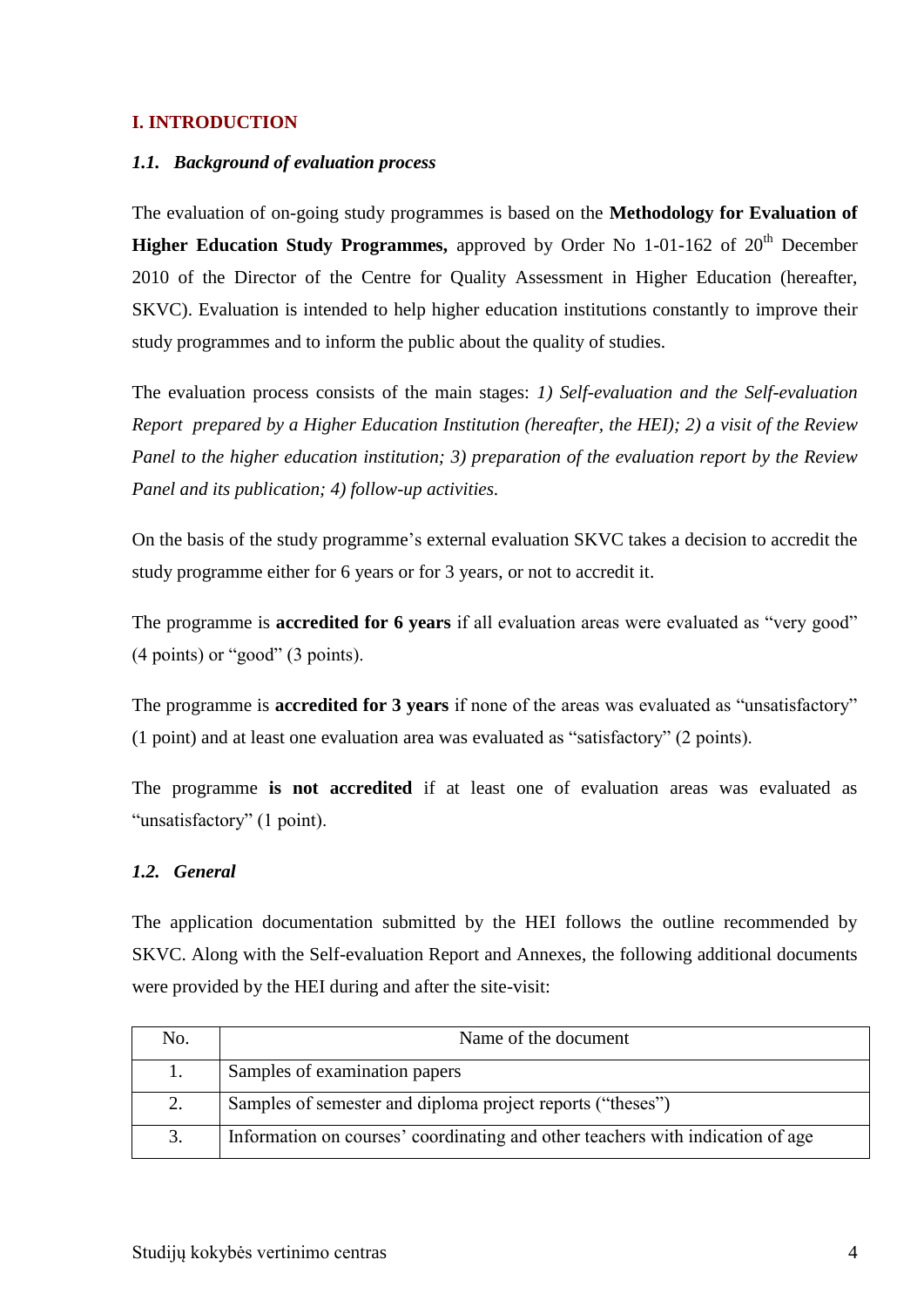#### <span id="page-4-0"></span>*1.3. Background of the HEI/Faculty/Study field/Additional information*

The mission of Kaunas University of Technology (hereafter, KTU) is defined in a way similar to those of European leading universities. The SER states that the "Mission of Kaunas University of Technology is to provide research-based studies of international level," that the "Vision of Kaunas University of Technology is to be a leading European university," and that the "Structure and staff activities of the University are oriented towards research and innovations in the area of fundamental sciences and technologies." KTU seems to be well linked internationally. The Review Panel notes with satisfaction that "Funds from international research programmes comprise 25 percent of KTU's annual research budget; 46 percent of R&D capital comes from foreign companies (2013)." The structure of the University resembles that of similar institutions in Europe and overseas. The study programmes have been converted from the former Diploma to the European Bachelor-Master's scheme.

According to the SER, study programme was created by the order of Senate of KTU in the beginning of 2010.

The SER states that "The study program of REE *[Renewable Energy Engineering]* is aimed to provide comprehensive knowledge of renewable energy engineering, develop abilities and practical skills to design and implement renewable systems and processes and take the role of engineering activities management."

The core-study programmes at KTU are similar to those of other leading European universities.

The programme is designed to satisfy the educational needs of companies of Lithuanian industries – renewable energy applications, electronics, electrical equipment, etc. The future employers are well identified based on the current and forecasted situation in these sectors of the economy.

In general, the SER is comprehensive and detailed. It gives a detailed description of the situation in the Programme, but provides relatively little "evaluation" (criticism, approval…). It tends often to show compliance with applicable Regulations rather than assess the quality or discuss the situation. Occasionally, the SER states that requirements are met without specifying numbers, etc.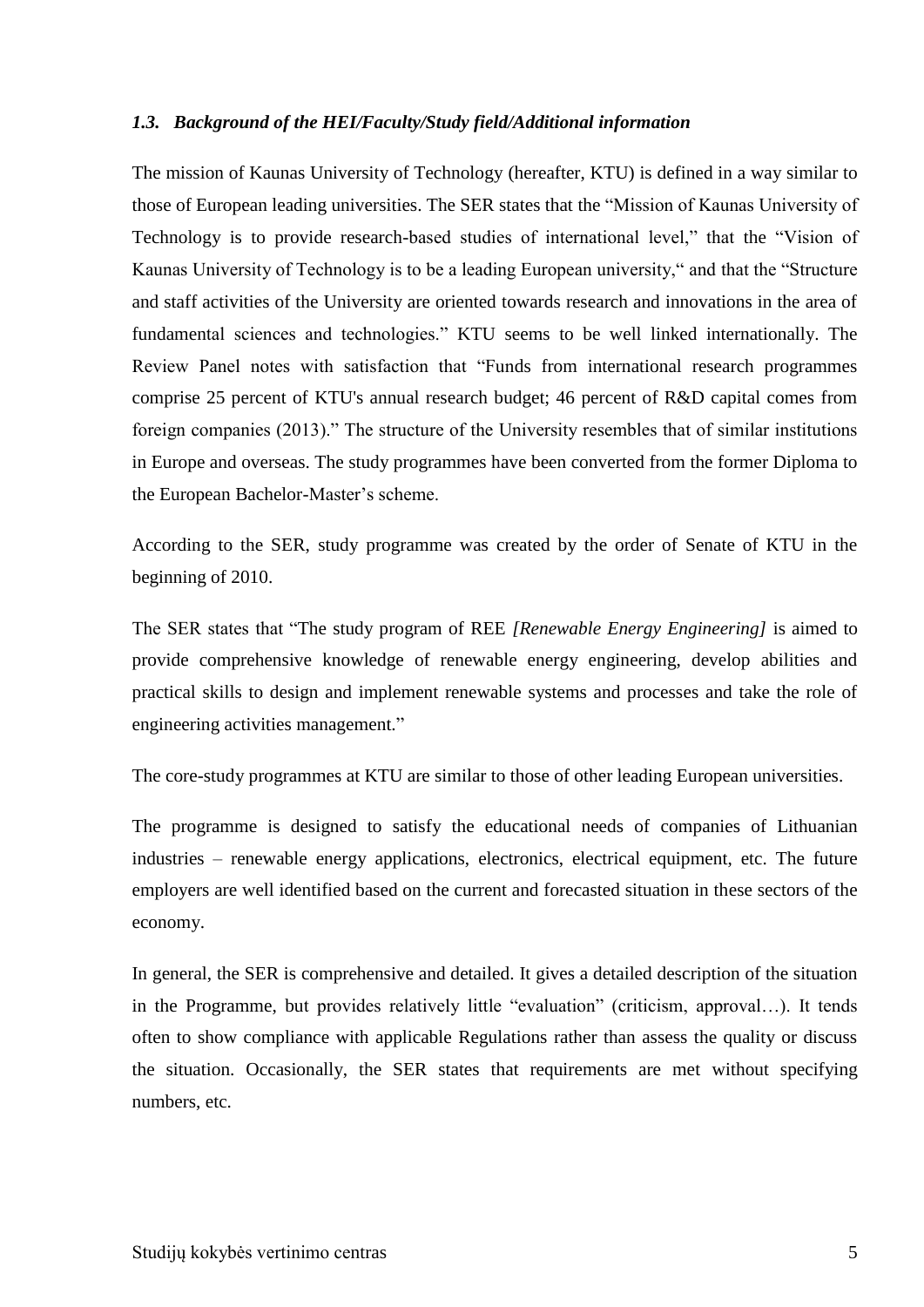The present report does not repeat or summarize information publicly available from the SER; comments are made here if the Panel disagrees or does not fully understand certain statements or if weaknesses in the SER are detected.

#### <span id="page-5-0"></span>*1.3.1 The visit of the Review Panel*

The Review Panel (or Panel) met with the Evaluation Coordinator and SKVC staff at the SKVC headquarters in Vilnius the morning of Monday, October 12 for an introductory meeting. In the afternoon of October 12 the Panel had an internal meeting to discuss the SERs and prepare the forthcoming visits. At the end of the day, it moved to Kaunas.

On Friday, the Panel visited the *Department of Electrical Power Systems* to evaluate the first cycle programme *Renewable Energy Engineering*. The Panel had meetings with senior management and faculty administration staff, the teaching staff, students, rather limited number of alumni, social partners and employers. The schedule of the visits is provided in the following Table. At the end of the day, after a private Panel discussion, the Chair of the Panel summarized the first impressions to the University community.

The members of the Review Panel had during their visits and the various meetings professional, open and cordial discussions with the administrative and teaching staff. They are indebted to the Department for the hospitality extended to them and to SKVC and the Coordinator for the good organization of the evaluation.

| 12 <sup>th</sup> October, Monday                |                                                                                                                                                                                                                                   |  |
|-------------------------------------------------|-----------------------------------------------------------------------------------------------------------------------------------------------------------------------------------------------------------------------------------|--|
| SKVC office, A. Goštauto St. 12, Vilnius.       |                                                                                                                                                                                                                                   |  |
| $10.00 - 12.00$                                 | Introductory meeting at SKVC<br>Topics to be presented and discussed:<br>1. Higher Education System in Lithuania;<br>2. Evaluation and Accreditation of Study Programmes;<br>3. Methodological Guidelines. Visits. Final Reports. |  |
| $13.20 - 16.00$                                 | Team meeting, discussion about the Self-Evaluation Reports (SERs), preparation for the visits, etc.                                                                                                                               |  |
| 16 <sup>th</sup> October, Friday                |                                                                                                                                                                                                                                   |  |
| <b>Visit at Kaunas University of Technology</b> |                                                                                                                                                                                                                                   |  |
| $09.00 - 09.45$                                 | Meeting with senior management and faculty administration staff (evaluation of Renewable Energy                                                                                                                                   |  |
|                                                 | <i>Engineering</i> study programme)                                                                                                                                                                                               |  |
| $09.50 - 10.50$                                 | Meeting with staff responsible for the preparation of the SER (evaluation of Renewable Energy<br><i>Engineering</i> study programme)                                                                                              |  |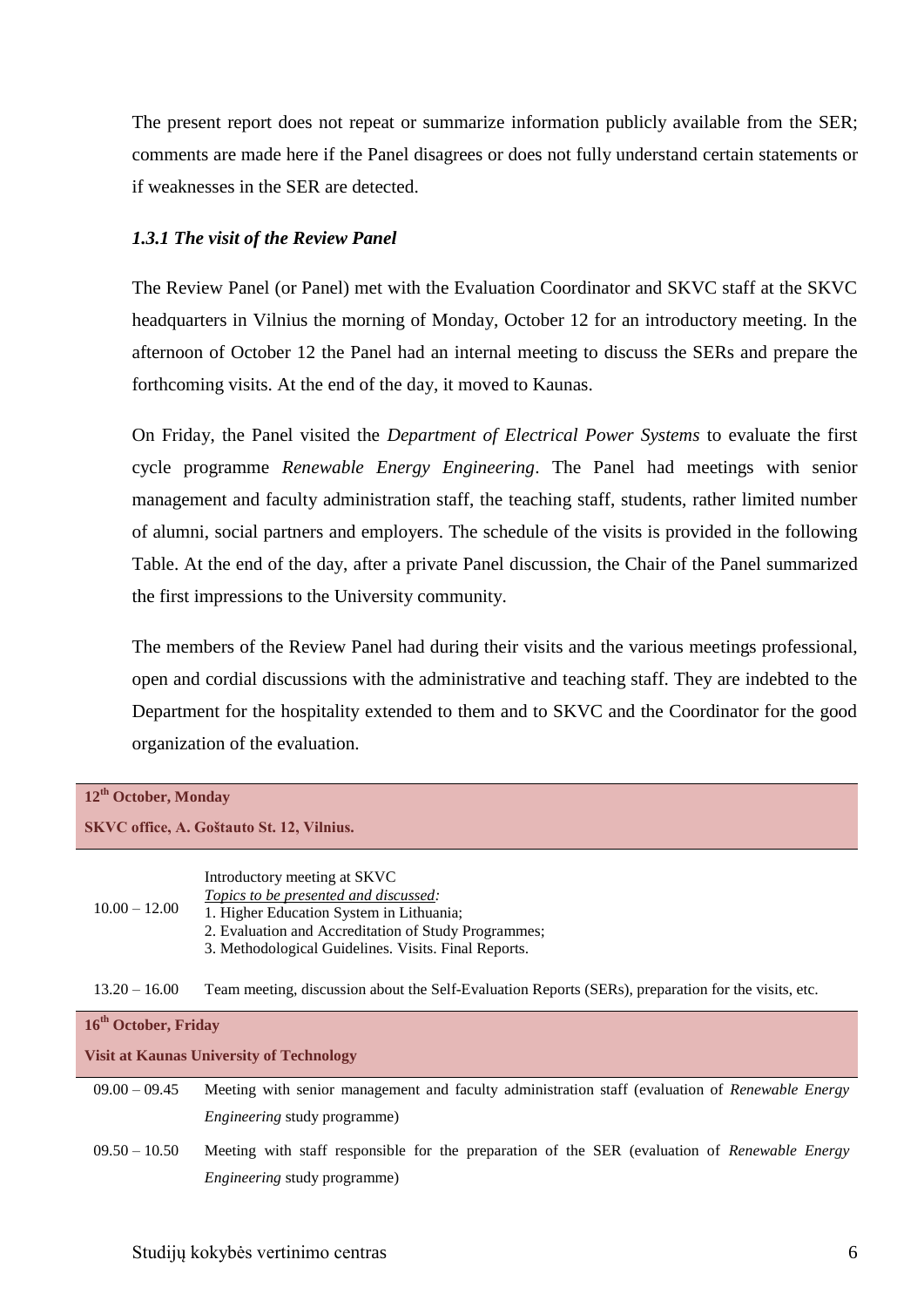- $10.55 11.40$ Meeting with teaching staff (evaluation of *Renewable Energy Engineering* study programme) Meeting with students (evaluation of *Renewable Energy Engineering* study programme)
- 11.45 12.30
- 13.40 15.10 Visiting classrooms, lecture halls, libraries, laboratories, other facilities (studios, teaching spaces, computer rooms, etc.) (evaluation of *Renewable Energy Engineering* study programme)
- 15.15 15.45 Review of students' term and final papers (theses), examination material
- $15.50 16.50$ Meeting with alumni, employers and social partners
- $16.55 17.40$ Private Team discussion and finalisation of the visit
- 17.40 17.55 Introduction of general remarks of the visit to the University community

#### <span id="page-6-0"></span>*1.4. The Review Panel*

The Review Panel was composed according to the *Description of the Review Team Member Recruitment*, approved by the Order No 1-01-151, 11/11/2011 of the Director of the Centre for Quality Assessment in Higher Education. The members of the Panel are listed below.

### **1. Prof. George Yadigaroglu (Chair of the Review Panel)**

*Professor Emeritus at ETH Zürich University, Switzerland.*

#### **2. Prof. Andres Siirde**

*Professor at Tallinn University of Technology, Estonia.*

#### **3. Dr. Simon Walker**

*Reader at Imperial College London, United Kingdom.*

#### **4. Dr. Rolandas Urbonas**

*Deputy Director at Lithuanian Energy Institute, Lithuania.*

#### **5. Ms Julija Baniukevič**

*Doctoral candidate of Physical Sciences at Vilnius University, Lithuania.*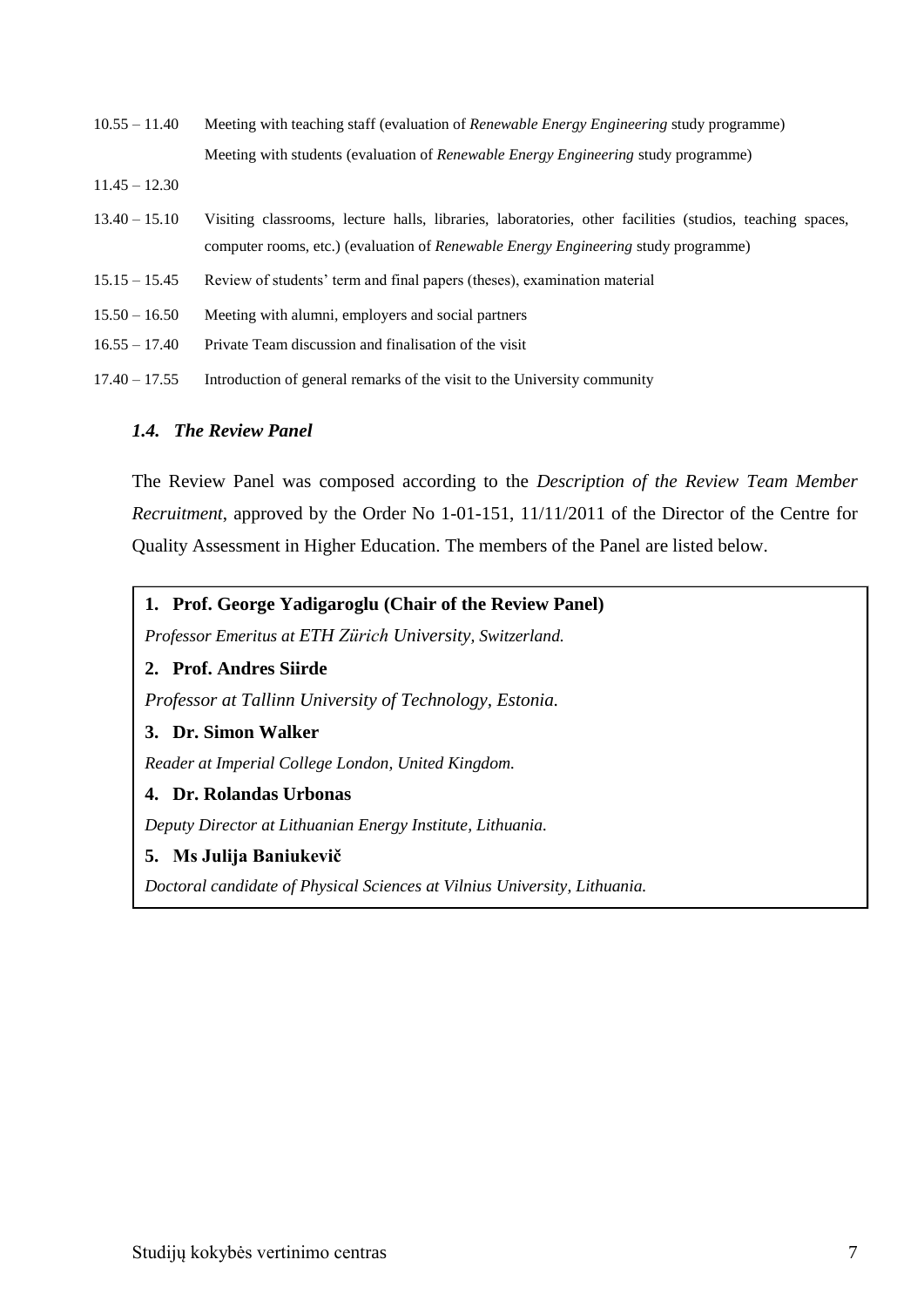#### <span id="page-7-1"></span><span id="page-7-0"></span>**II. PROGRAMME ANALYSIS**

#### *Introductory general remarks*

The SER states that "the study program of *Renewable Energy Engineering* is aimed to provide comprehensive knowledge of renewable energy engineering, develop abilities and practical skills to design and implement renewable systems and processes and take the role of engineering activities management".

The Review Panel was pleased to see collaboration between industry and the Programme. This evidently results in graduates that were immediately employable by the industry that was eager to hire them. All stakeholders, faculty, students, alumni and employers were pleased with this position. It should be pointed that representation of alumni, social partners and employers during the visit was very limited. The Programme contains the engineering subjects that all met stakeholders see as useful within the scope of renewable energy engineering.

**However, the Panel became concerned that from a broader, educational point of view this was encouraging and concealing some failings and lost opportunities – none from the stakeholders showed objective criticism on the achieved results and the future plans.**

#### <span id="page-7-2"></span>*2.1. Programme aims and learning outcomes*

The name of the Programme, its intended learning outcomes, content and the qualification offered are broadly consistent and meet first study cycle requirements. **In the SER there is no firm mentioning that graduates will obtain in the first years a good engineering background and then renewable energy engineering specialisation. On the other hand, in the intended learning outcomes, there is only one outcome related to the renewable-energy engineering specifics. The programme level intended learning outcomes are too broadly defined and sometimes too ambitious**, e.g. "Is able to plan and design electric and heat power objects" or "Knows and understands subjects of electrical engineering fundamentals (information technologies, …)". This might come from the translation from Lithuanian into English.

There is a definite need of such field specialist in the growing Lithuanian energy market. The European Strategic Energy Technology Plan (SET-Plan) documents, Lithuanian National Energy Strategy, National Renewable Energy Sources Development Programme for 2016-2020 and other documents show definite attention and increase in renewable energy production (and respectively, increase in a number of specialists) not only in Lithuania, but also in Europe and worldwide.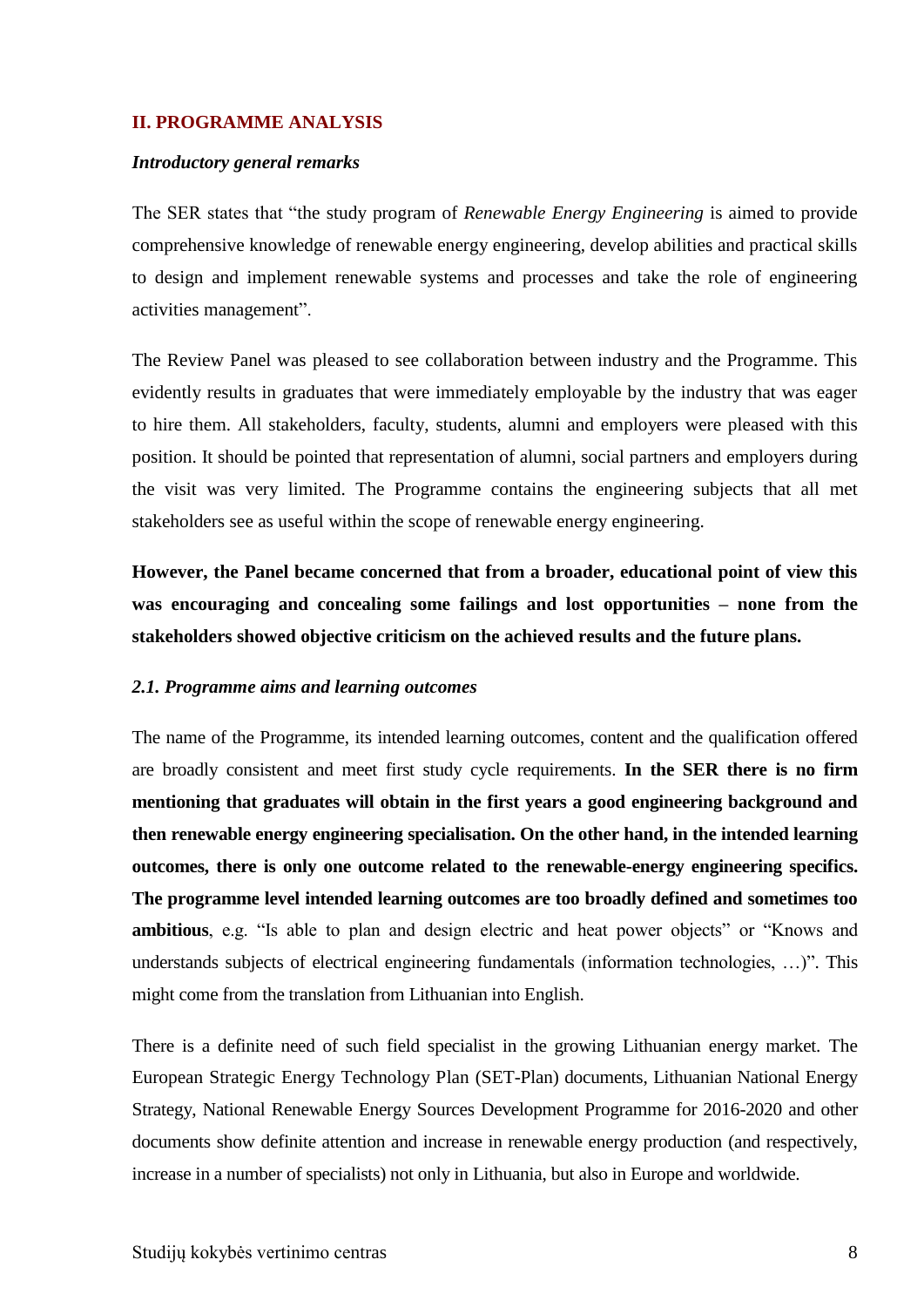Programme intended learning outcomes are publicly assessable online at the KTU web-page both in Lithuanian and in English [\(http://ktu.edu/en/programme/b/renewable-energy-engineering\)](http://ktu.edu/en/programme/b/renewable-energy-engineering). They are reasonably described and understandable, but they remain very generic.

Since the *Department of Electrical Engineering* is the main actor in running the Programme, the main focus of the *Renewable Energy Engineering* programme is put on the Electrical Engineering part with only a few study subjects in the more general, renewable-energy area. **Therefore, it would be better to consider changing the name of the programme to "***Renewable (Electric) Power Engineering***".** 

According to the SER, discussions with alumni and industry representatives, whose presence during the visit was very limited, the Programme's alumni are very well absorbed by the industry – nobody has mentioned that there are any difficulties to find a job. Industry representatives had intentions to hire even more Programme graduates.

#### <span id="page-8-0"></span>*2.2. Curriculum design*

The study programme consists of 240 ECTS, which is in compliance with the Order of the Minister for Education and Science of the Republic of Lithuania 09/04/2010 No. V-501. The duration of fulltime studies is four years, while part-time studies take six years. Out of 240 ECTS of the study programme 168 ECTS are for special subjects in the study field (should be no less than 165 ECTS), 15 ECTS are for general university study subjects (should be no less than 15 ECTS) and 45 ECTS for subjects elected by the student (should be no more than 60 ECTS) and 15 ECTS for the practices (should be at least 15 ECTS). The final degree thesis is worth of 12 ECTS (should be at least 12 ECTS). The number of subjects taught per semester shall not be more than seven, according to the regulations. For the Programme the maximum taught number of study subjects is six. The Panel concludes that the design of the curriculum meets the legal requirements.

Study subjects are spread evenly for full-time studies with maximum six subjects as well as 30 ECTS/semester and 15 to 30 ECTS/semester for the part-time studies. Probably it could be beneficial to have distribution of study subjects for part-time studies on the University website as well.

Programme study subjects fit well with the specialisation **as it is set** and provide the theoretical knowledge and practical skills necessary for the specialists in the **current local** labour market.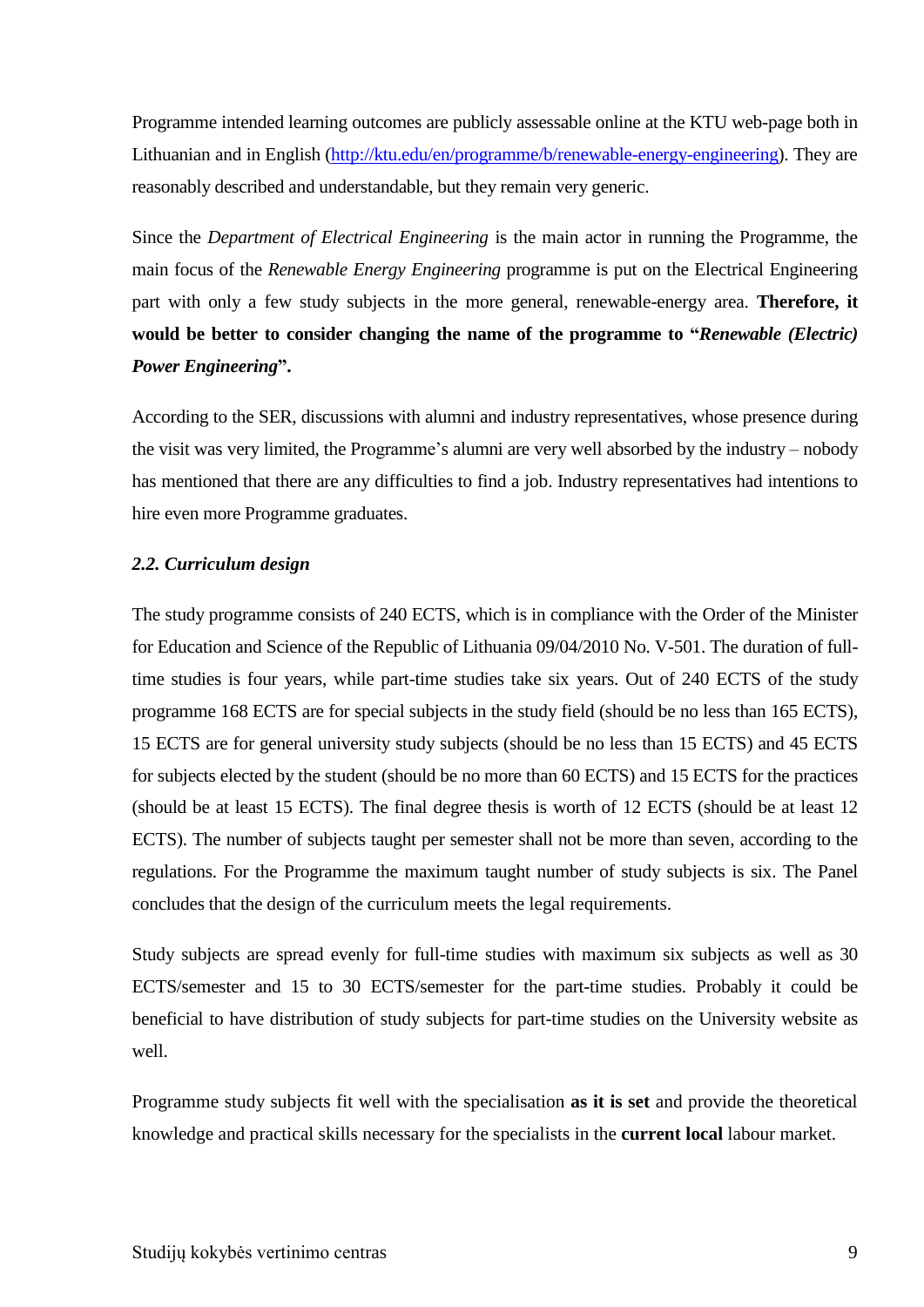In the prerequisites of the Programme study subjects are stated the fields of studies (e.g., thermodynamics), but in the opinion of the Panel, it should rather be specific subjects, e.g. for the study subject "Strength of Materials" instead of the prerequisites "Mathematics, Physics, Mechanics" it would be recommended to have "Mathematics 1 and 2, Physics 1 and 2, Theoretical Mechanics, etc.".

Some modifications on the Programme have been made since the last national external evaluation done in 2013:

- 6 ECTS subject "*Nuclear Installations*" was removed from the Programme;
- The time span between "*Engineering Thermodynamics*" and "*Heat and Mass Transfer*" subjects was reduced from three semesters till two in part-time studies.

According to the Panel, those modifications are appropriate (to some extent) to improve the Programme, however Programme managers for some reason (which was not explained to the Panel) did not pay attention to the recommendation to have students' practice earlier than in 8<sup>th</sup> semester.

The content and methods of the study subjects are appropriate for the achievement of the intended learning outcomes.

The scope of the Programme is sufficient to ensure the achievement of the intended learning outcomes. It provides an overview of the present day technology, but not necessarily reflects all state-of-the-art achievements in science and technologies.

**However, the way of approaching and teaching the areas of specialisation is rather practical and tends towards the college level as visible in the laboratory equipment, the contents of the final thesis and some teaching material that the Review Panel had the chance to examine. This meets very well the local industry needs, but it is not in the agreement with the best international practices and the views of KTU as a whole summarised in the SER introduction**. On the other hand, there is a danger of losing the industrial support and relevance if the Programme subjects were made more scientific and less practise-oriented. There is a challenge to the teaching body to find the right balance between an academic level and practice-orientation.

Social partners and employers, who participated in the meeting with the Panel indicated that more knowledge on high voltage DC inverters could be provided during the studies. The request from the students was to have a subject/a theme on biofuel and biomass for heating purposes. These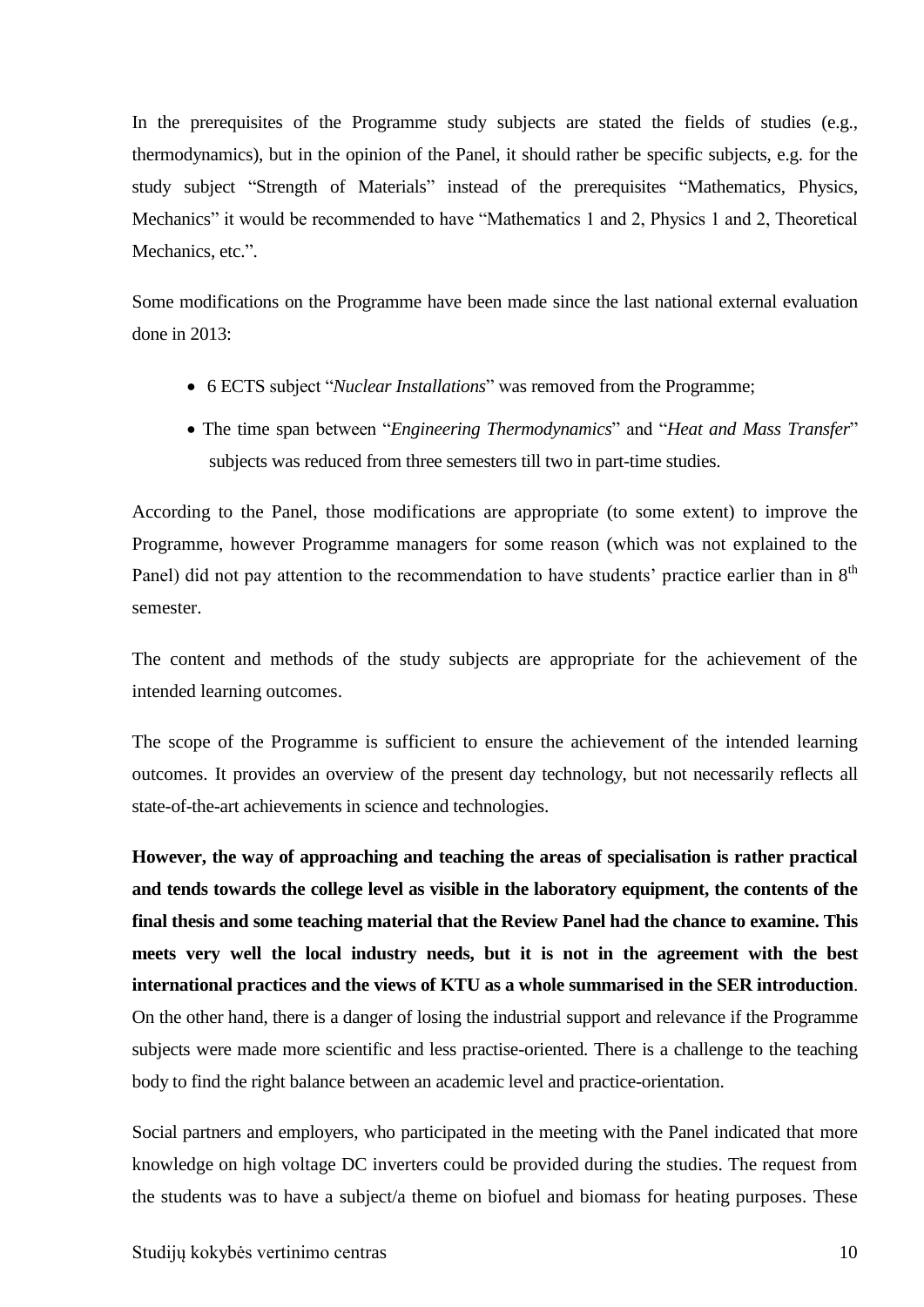suggestions could be helpful for the Study Programme Committee internal and external (with students, alumni, social partners and employers) discussions in order to improve the Programme and reflect the interested parties views.

#### <span id="page-10-0"></span>*2.3. Teaching staff*

According to the Order of the Minister for Education and Science of the Republic of Lithuania 09/04/2010 No. V-501 "at least half of the subjects in the study field must be taught by scientists or scholars". According to the SER, the Programme teaching staff (co-ordinators of the study subjects) consists of nine professors, 29 associate professors and six lecturers (academic position). In the Programme all but one subject (within General Subjects of University Studies) are taught by scientists (i.e., persons having a doctoral degree).

The number of teaching staff is sufficient and adequate to ensure the achievement of the intended learning outcomes. The Programme teaching staff consists not only from the Faculty of Electrical and Electronic Engineering but also from the Faculty of Mechanical Engineering and Design, Faculty of Chemical Technology and usual contributions of the Faculty of Mathematics and Natural Sciences. The majority of the lecturers have vast teaching experience: five out of all teachers have teaching experience from four to six years years, others – even 20 and more years of experience.

22 % of the Programme teachers are above 61 years old, including six out of nine professors (almost 67 %). According to the SER, 44 % of the teachers are over 50 years old (and almost 89 % of the professors). In the Panel's opinion, the staff age distribution is quite reasonable, however, the Study Programme Committee should take a look into professors' age distribution and plan the future measures.

All core subjects' co-ordinators have one to three other teaching staff (lecturer or associate professor). In core selective subjects, several subject co-ordinating teachers have additional teaching staff.

According to the SER, in the period of 2010-2015 six new teachers were involved in the Programme at the *Department of Electric Power Systems* and seven left due to their age limit. In the discussions with the teachers of the Programme, it was found that only five teachers of the *Department of Electric Power Systems* are accredited to have doctoral students, i.e., have published in last five years three articles in journals referred to in the Thomson-Reuters WoS database. On the other hand, none of the Department staff is currently eligible to participate in doctoral degree defence committees, where the requirement is to have, in the last five years, five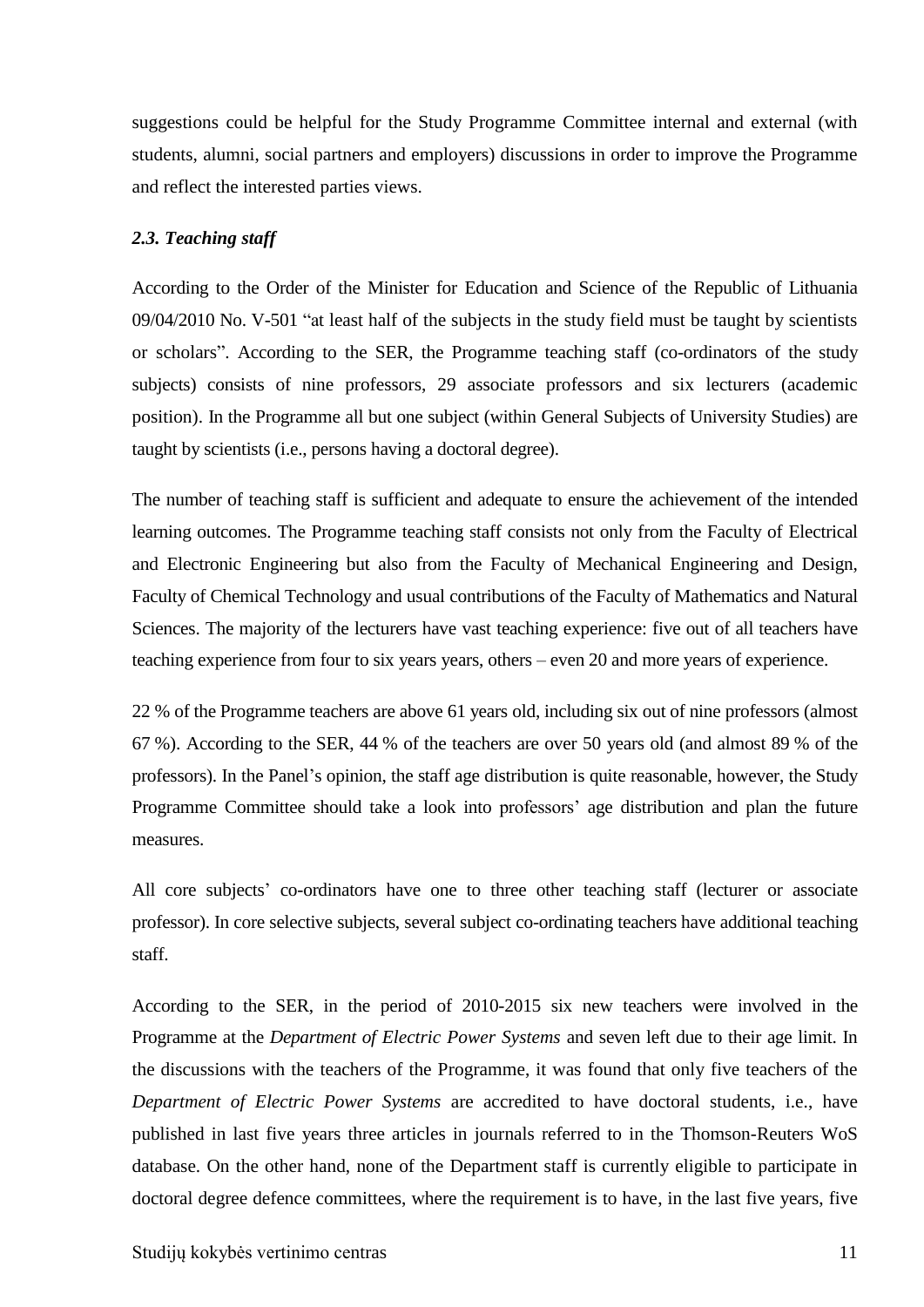articles published in journals referred to in the Thomson-Reuters WoS (with some additional impact-factor constraints). **These observations show that rather limited research is done by the teaching staff, and this corresponds to the equally limited number of publications; there are not many publications in international peer-reviewed journals** (according to the CVs of the Programme teaching staff).

**The limited number of publications may jeopardise the internal renewal of the teaching staff through the doctoral studies process as well as potentially slow down carrier development for the teachers. In the SER (Table 2.3.3) there are no international projects listed (except four carried out at the Lithuanian Energy Institute). During the laboratory visits there was not much evidence of faculty research. This general situation does not match with the KTU strategy to be leading** *research-oriented* **university.**

The University, through ERASMUS+ and other programmes, provides opportunities for professional development that are used to a limited extent by the teaching staff (in the period of 2010-2015 from two to five visits to foreign institutions are reported in the SER). The Panel recommends more visits to European educational institutions, sabbaticals abroad and similar activities that go beyond the simple enhancement of teaching skills. On the other hand, it would also be recommended to invite more international teachers to visit the Faculty and give lectures to the students.

As already mentioned, only five of the over 30 teaching staff are accredited to advise doctoral candidates and the number of publications in international journals is limited by international standards. **One distinction between technical training and university based broad scientific education is that in the latter case the teachers are involved in the research of the corresponding areas. In this aspect the Panel recommends that the teaching staff are encouraged to be much more active in research and use the opportunity of future recruitments to attract possibly external to KTU or even international, research-oriented young teachers.** 

#### <span id="page-11-0"></span>*2.4. Facilities and learning resources*

Based on the SER and the site visit, KTU has a good number of facilities to carry out the Programme. Premises are well kept and recently renovated and hygiene and safety requirements were apparently met.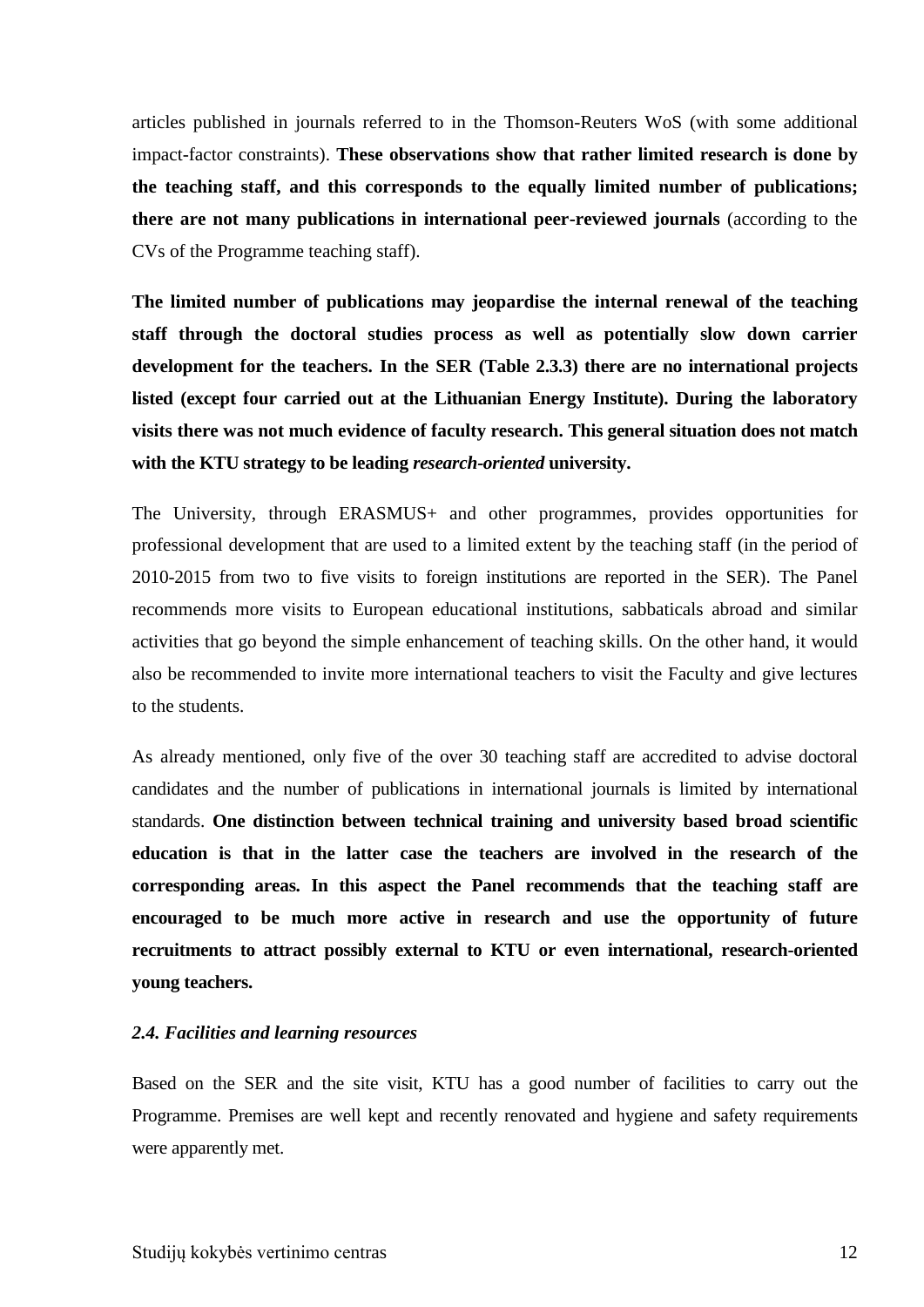Students of the Programme have a possibility to use software like MathCAD, MATLAB, etc. for their study. There are a number of laboratories dedicated to the Programme. All classrooms and laboratories are located in the vicinity of the student campus. For the improvement of the laboratories, according to the SER, the University infrastructure reorganization project VP3-2.2- ŠMM-18-V-02-004 *Reorganization of KTU Electrical and Control Engineering and Telecommunication and Electronics faculties, for improvement of the quality of studies* was used. Out of 3.5 million EUR from the EU Structural Funds and national budged, 1 million EUR was used for purchase of new laboratory equipment.

The Panel has found in the laboratories lots of brand new (and sometimes still even unpacked) equipment. These were mainly commercially available set-ups used for a range of training from vocational to university level.

Professional practice includes 15 ECTS and it is organised in the  $8<sup>th</sup>$  semester for two-three months period. Practice places are either individually found by the students or suggested by the Department. There is a sufficient number of companies that can provide professional practice positions (in the SER are listed 20 most often selected companies for students' practise in the past five years).

Students can use both the University and Faculty libraries. There is a possibility to access a number of scientific databases (e.g. ScienceDirect, SpringerLINK, etc.). However, in some study subjects descriptions (e.g. *Electrical Machines of Renewable Sources*, *Electromagnetic Field Technologies*, *Methods of Energy Demand Forecasting*, *Self-Contained Power Supply Systems and Equipment*) there is a very limited number or none of reference books (information from the SER).

#### <span id="page-12-0"></span>*2.5. Study process and students' performance assessment*

Admission requirements are universal for all Lithuanian study programmes and it is based on the national rules. The admission score is calculated summing up specific scores of school graduation taking into account the weight factors. KTU has introduced the threshold for entering students of two. The Review Panel was pleased to learn that it increased the level of entering class students and facilitated teaching and it will potentially reduce the fraction of dropouts.

The number of admitted students to the study programme in the time period of 2010-2014 varied from maximum of 72 (in 2012) till 32 (in 2014) and even lower number of 24 (in 2015). The Faculty administration sees the challenge in attracting more students to the Programme. Lecturers of the Programme use various means and methods for that: Fairs of High Education, The Researchers Nights, Children University, School for Young Engineers, etc.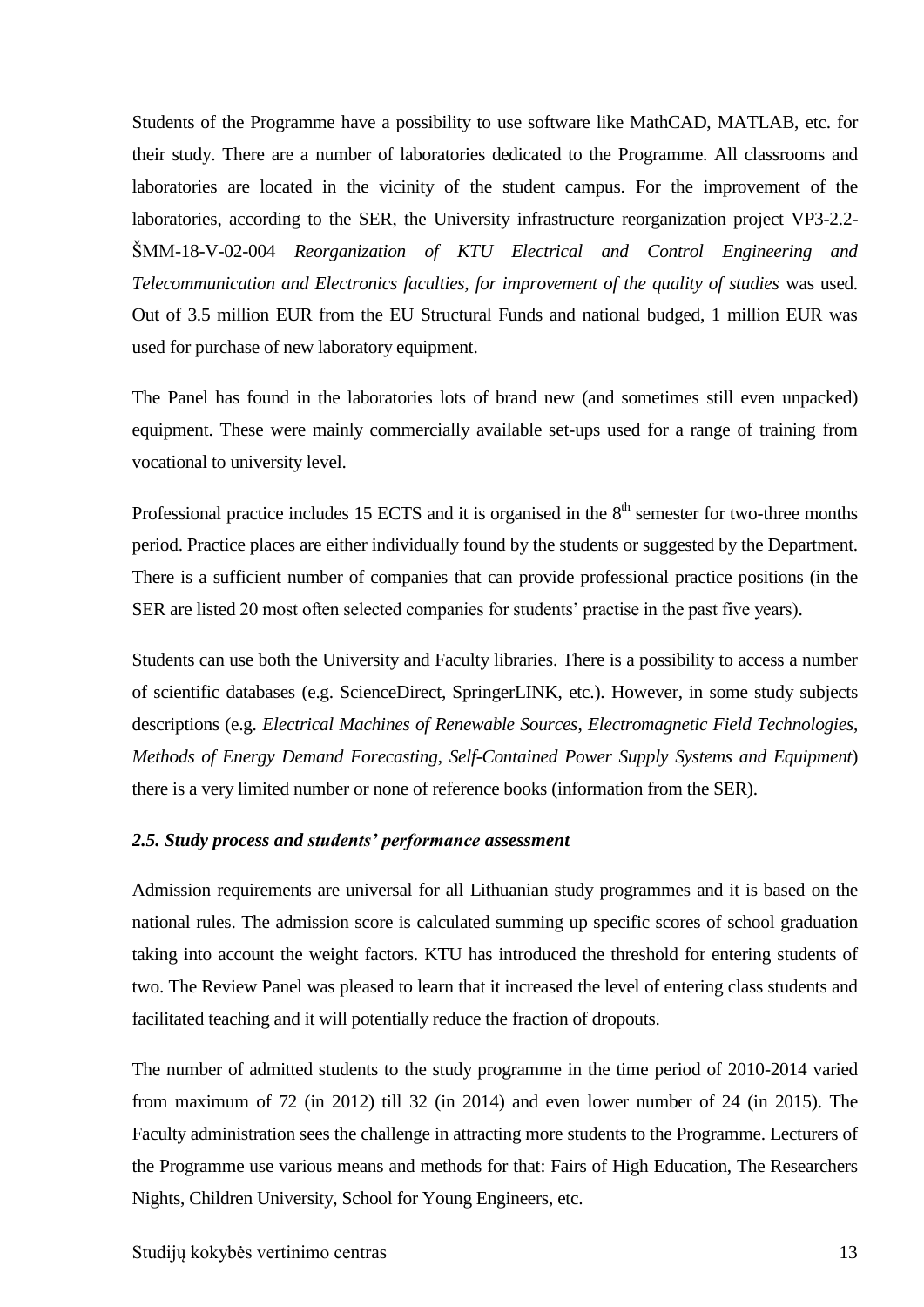In general the study process is well organised. There are possibilities for students to take a part in research projects. The SER states that students are encouraged to present their research results at conferences. However, the Panel did not get information on precise numbers. The Review Panel would recommend to present *systematically* the students' works in internal seminars.

There are possibilities to spend a semester or two abroad through the ERASMUS+ programme. Information on ERASMUS+ programme is presented on the KTU web-page. In the period of five years (2010-2014) a total of 25 students took this opportunity for ERASMUS+ studies abroad. The SER preparation team admits that the number is too low; the aim is to reach 5 % mobility level on the Faculty level. The Panel noticed that the majority of the students are going abroad for *college level* programmes.

There are some possibilities to receive non-refundable financial support for the Programme students in the form of social, mobility and motivating scholarships. No complaints on financial support were received during the meeting with the students.

Students' assessment system is announced at the beginning of the semester and it is publicly available on the KTU web-page. There are unlimited possibilities to repeat examinations (with an extra fee). The Review Panel learned from the students and alumni that they consider examinations as fair and adequate.

According to the SER, none of the Programme graduates were listed in the Lithuanian Labour Exchange. 50 % of the first cycle graduates continue studies in the second cycle programmes.

The graduates of this Programme are very well absorbed in the relevant industries. The Panel was pleased to learn that both employers and employees were very satisfied. They felt that education provided them the right tools.

#### <span id="page-13-0"></span>*2.6. Programme management*

The Study Programme Committee for the Electrical and Electronical Engineering, Environmental Engineering and Energy Engineering study programmes consists of 11 members: five university representatives, three social partners, and three from first-, second- and thirdstudy-year students. The Study Programme Committee covers not one but all particular fields of study programmes. The delegation process to the Study Programme Committee is clearly regulated.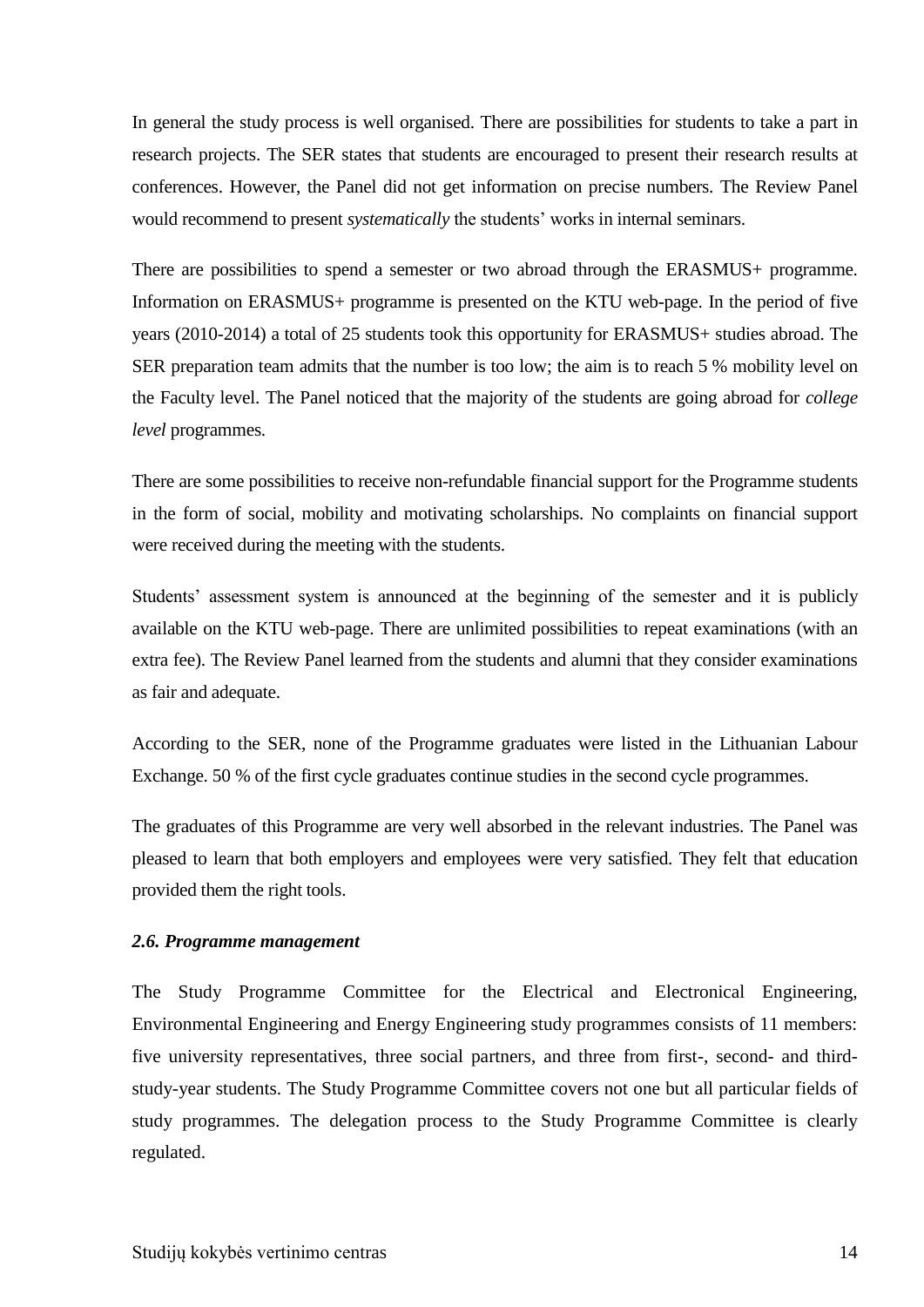KTU has a Guide for Quality that academic staff is using in their daily life. The SER states that there are stakeholders (students, teachers, graduates, employers) who provide feedback to the system (in a form of questionnaires and meetings). The Panel was informed that all study subjects are surveyed twice (at the middle and the end of the semester) by their students. Participation in the surveys is limited though. The Panel recommends making efforts to increase the rates of participation in the surveys. It also recommends that the teachers discuss the results of the review with the entire class. Results of the surveys are discussed at Deans' office and reported to the students' representatives, which is a good practise.

In discussions with teachers of the Programme, it was mentioned that there is a clear separation between the study Programme and Department management – a "Head" of the study programme cannot be a Head of the Department. It was also indicated that there are signs of the separation between education and research and that there are plans to have separate teaching and research directors. The Review Panel would like to point that close interaction between teaching and research is needed for the successful implementation of the study programme.

In general, the SER documentation could be more concise and "user-friendly" – some of the statistical data one has to obtain from the Annexes are not necessarily easily read and updated.

Also attention should be paid that only few recommendations from previous national external evaluation were taken into account: e.g. formed Study Programme Committee for the single study programme, also the ones mentioned in the *Curriculum design* section. However, other recommendations such as more specific definition of the Programme aims and intended learning outcomes, the low level of mobility, internationalisation of publications, students practice earlier than in  $8<sup>th</sup>$  semester, strengthening of cooperation with other universities are still not truly implemented (the situation with the implementation of the previous evaluation recommendations is reflected in the text and points of the particular evaluation area).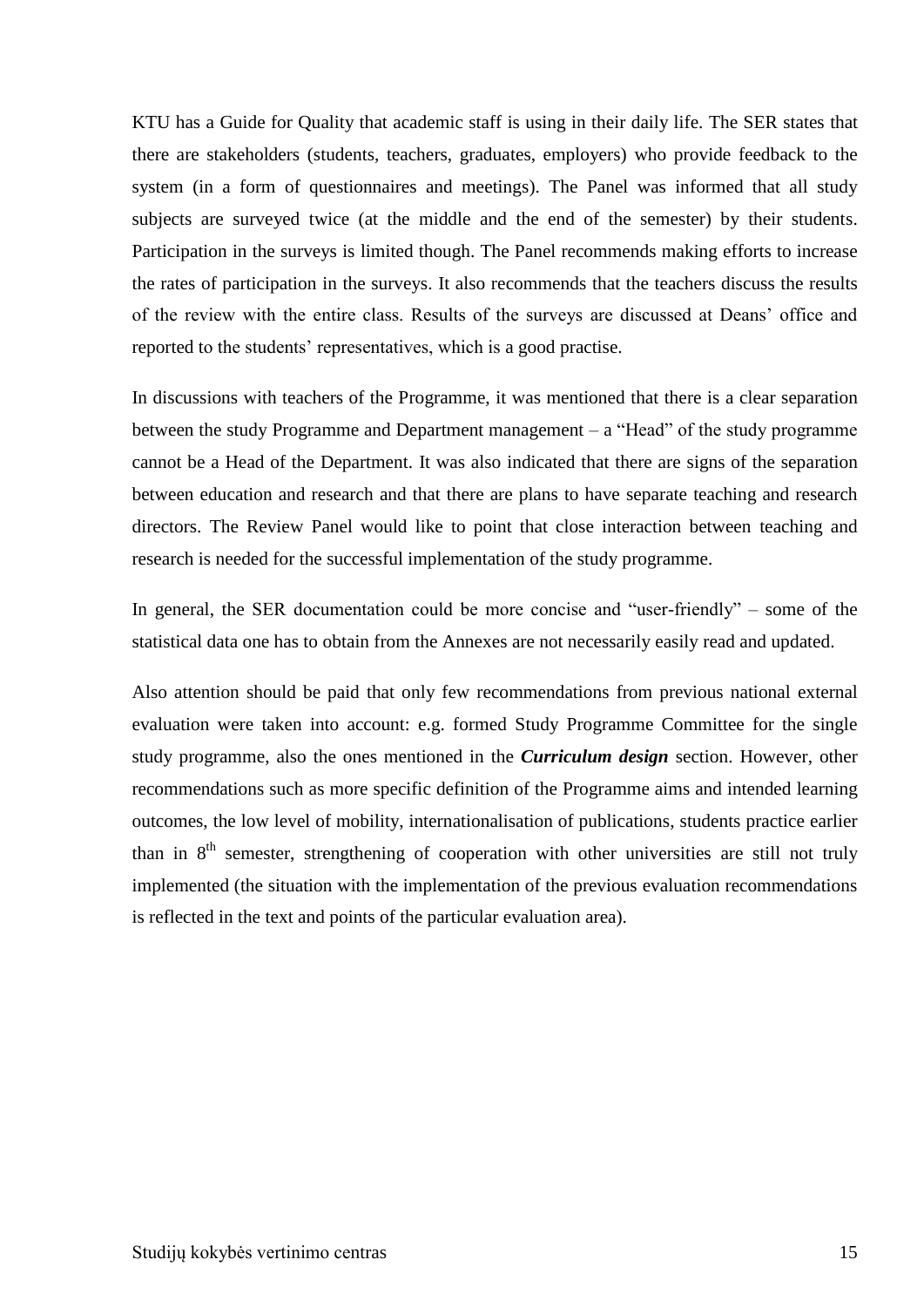#### <span id="page-15-0"></span>**III. RECOMMENDATIONS**

- 1. The Review Panel recommends to revise the study programme aims and intended learning outcomes and make those much more related to the specifics of the study programme.
- 2. The Review Panel recommends to review and modify specialisation subjects towards more scientific approach in order to make clearly visible distinction between university and college level studies with corresponding intended learning outcomes. The mission and the vision of KTU should be reflected on the Programme level as well.
- 3. The Review Panel recommends more visits to European educational institutions, sabbaticals abroad and similar activities that go beyond the simple enhancement of teaching skills. On the other hand, it would also be recommended to invite more international teachers to visit Faculty and give lectures to the students.
- 4. The Review Panel recommends that the teaching staff would be encouraged to be much more active in research so that the number of persons accredited to guide doctoral students would increase. The Panel recommends to use the opportunity of future recruitments to attract external to KTU, possibly international, research-oriented young teachers.
- 5. The Review Panel recommends to *systematically* present in internal seminars the students' research and project works.
- 6. The Review Panel recommends to make efforts to increase the rates of participation of students in the surveys of study subjects. It is also recommended that the teachers discuss the results of the survey with the entire student class.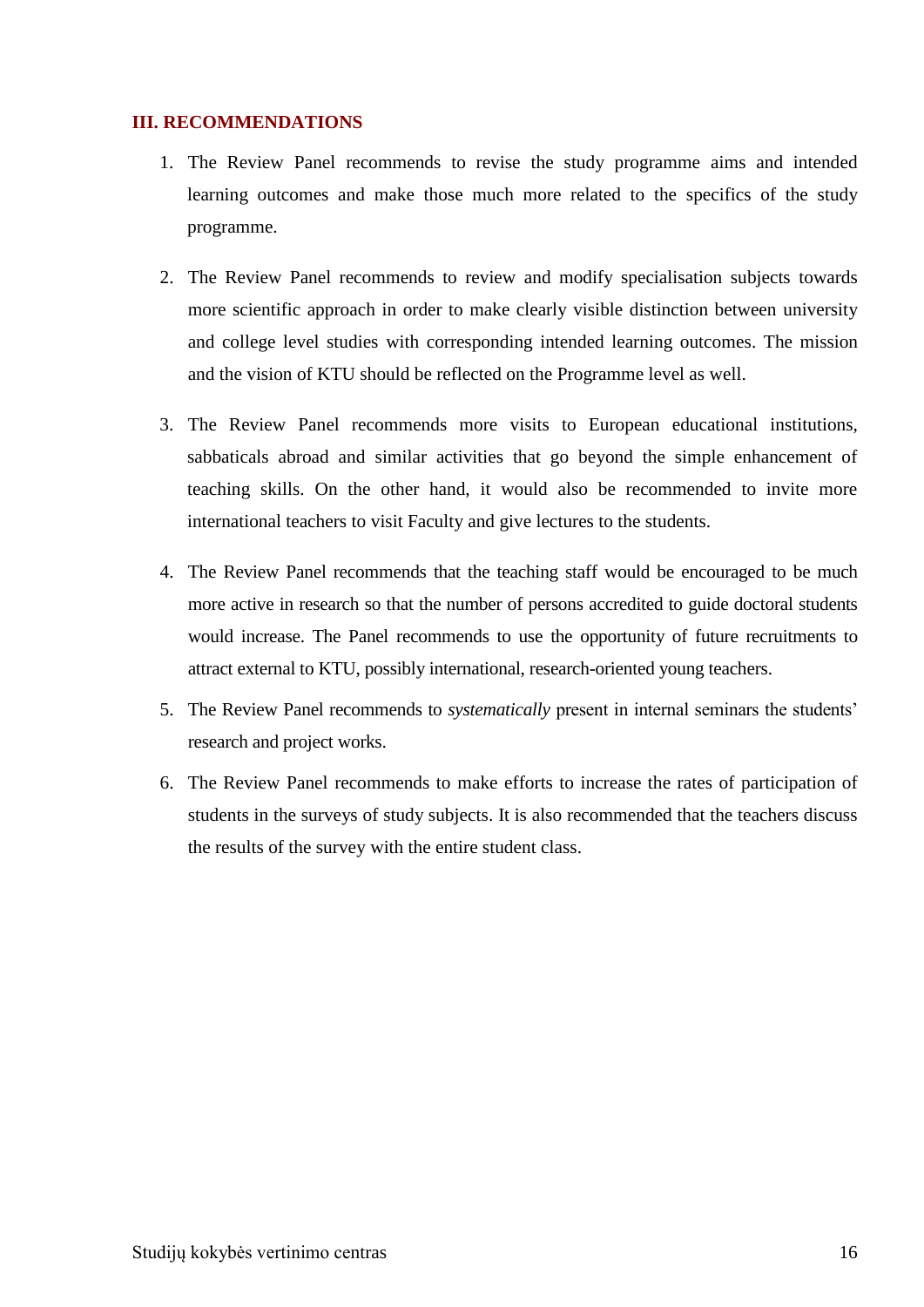## <span id="page-16-0"></span>**IV. EXAMPLES OF EXCELLENCE\***

The Review Panel found very good links between the needs of the national industries and the offerings of the Programme.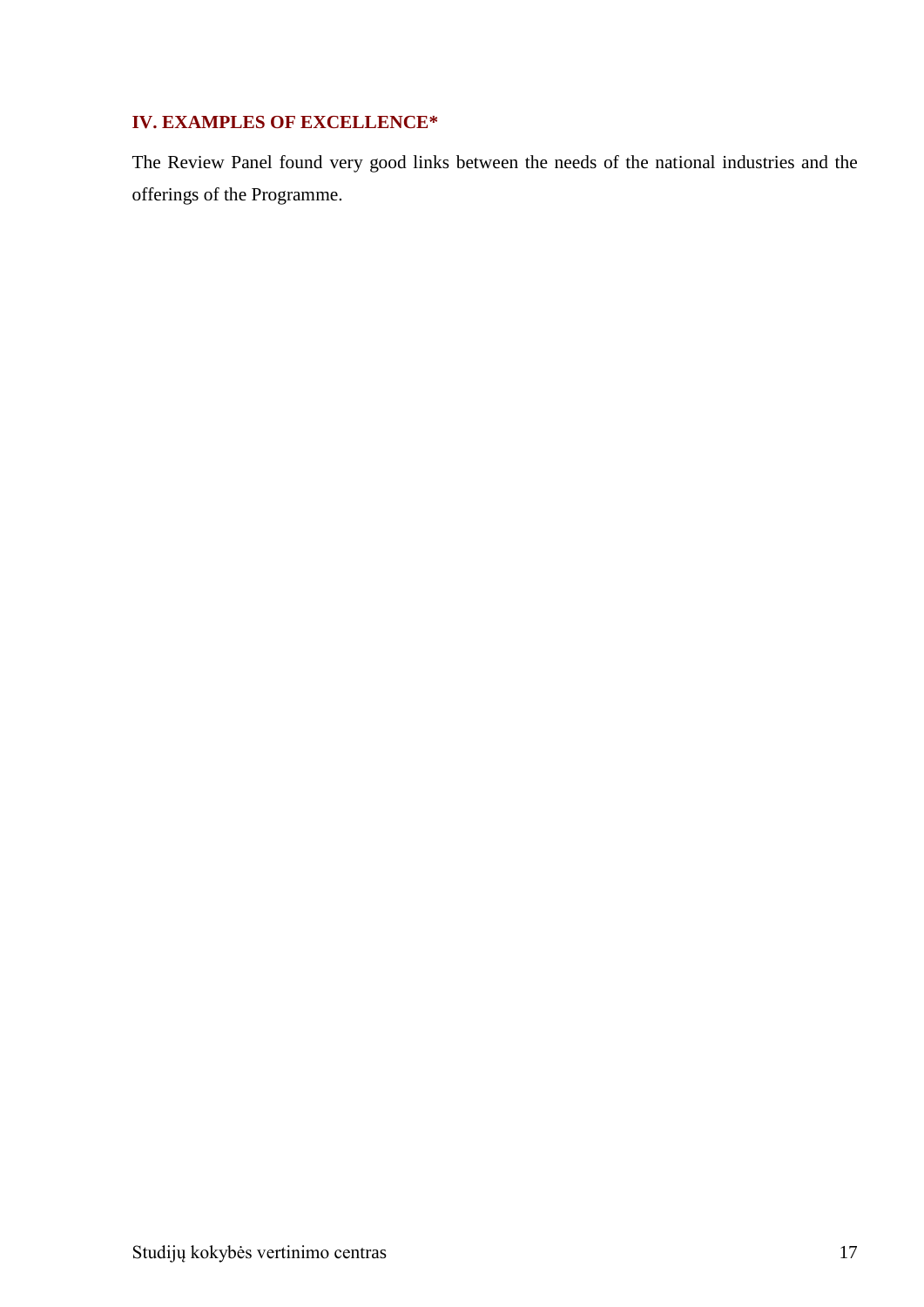#### <span id="page-17-0"></span>**V. SUMMARY**

The presented SER is complete and detailed. However, the SER has a rather formal and bureaucratic attitude in showing compliance with a multitude of national regulations and provides a limited evaluation of the academic quality of the Programme, of the teaching staff and of the study subjects.

The Department in charge of the Programme has a structure and operates in ways similar to those of the other European institutions of higher education. The Programme formally also is similar in content and structure to those offered in European universities.

The Programme meets the regulatory requirements.

The Programme is attracting a reasonable number (under Lithuanian conditions) of students. The Programme satisfies national industry needs.

The Review Panel learned that a very limited number of the teaching staff is meeting the criteria needed to supervise doctoral students and no member of the staff is accredited to participate in doctoral defence committees. These facts may turn to be very critical issues in teaching staff carrier development and in the presence of research in the Department.

The Programme does not fit with the top-level mission of KTU of "research-based studies of international level." Programme aims and intended learning outcomes would need clearer definition. Review of the prerequisites of the Programme study subjects would be recommended as well.

The way of approaching and teaching the areas of specialisation is rather practical and tends towards the college level as visible in the laboratory equipment, the contents of the final thesis and some teaching material that the Review Panel had the chance to examine. This meets very well the local industry needs, but it is not in the agreement with the best international practices. The Review Panel recommends to review and modify specialisation subjects towards more scientific approach in order to make clearly visible distinction between university and college level studies.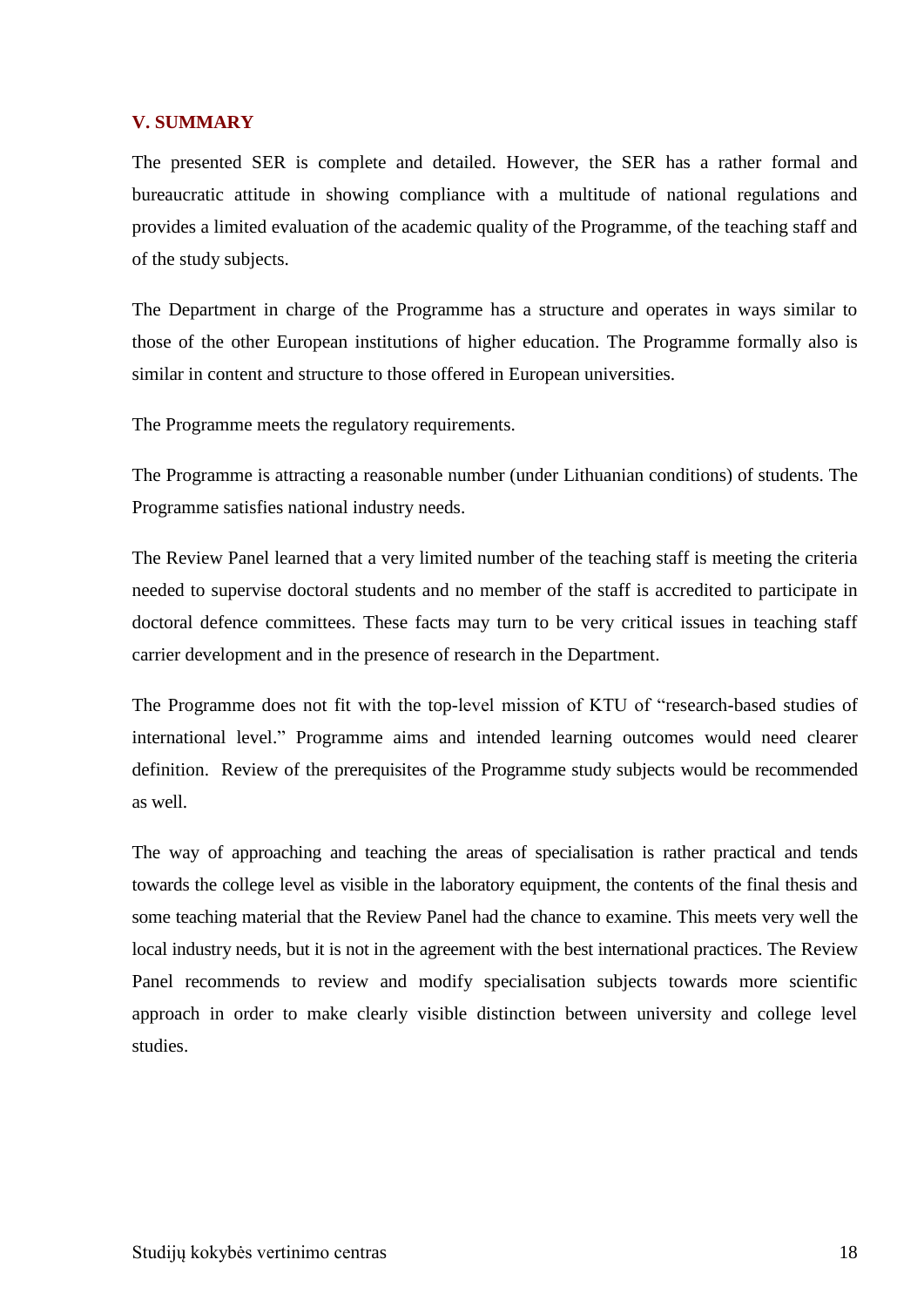### <span id="page-18-0"></span>**VI. GENERAL ASSESSMENT**

The study programme *Renewable Energy Engineering* (state code – 612E33001) at Kaunas University of Technology is given a positive evaluation.

| No. | <b>Evaluation Area</b>                             | <b>Evaluation of</b><br>an area in<br>points* |
|-----|----------------------------------------------------|-----------------------------------------------|
| 1.  | Programme aims and learning outcomes               |                                               |
| 2.  | Curriculum design                                  | ↑                                             |
| 3.  | Teaching staff                                     |                                               |
| 4.  | Facilities and learning resources                  | 3                                             |
| 5.  | Study process and students' performance assessment | 3                                             |
| 6.  | Programme management                               | 3                                             |
|     | <b>Total:</b>                                      | 15                                            |

*Study programme assessment in points by evaluation areas*.

\*1 (unsatisfactory) - there are essential shortcomings that must be eliminated;

2 (satisfactory) - meets the established minimum requirements, needs improvement;

3 (good) - the field develops systematically, has distinctive features;

4 (very good) - the field is exceptionally good.

| Grupės vadovas:<br>Team leader: | Prof. George Yadigaroglu |
|---------------------------------|--------------------------|
| Grupės nariai:<br>Team members: | Prof. Andres Siirde      |
|                                 | Dr. Simon Walker         |
|                                 | Dr. Rolandas Urbonas     |
|                                 | Ms Julija Baniukevič     |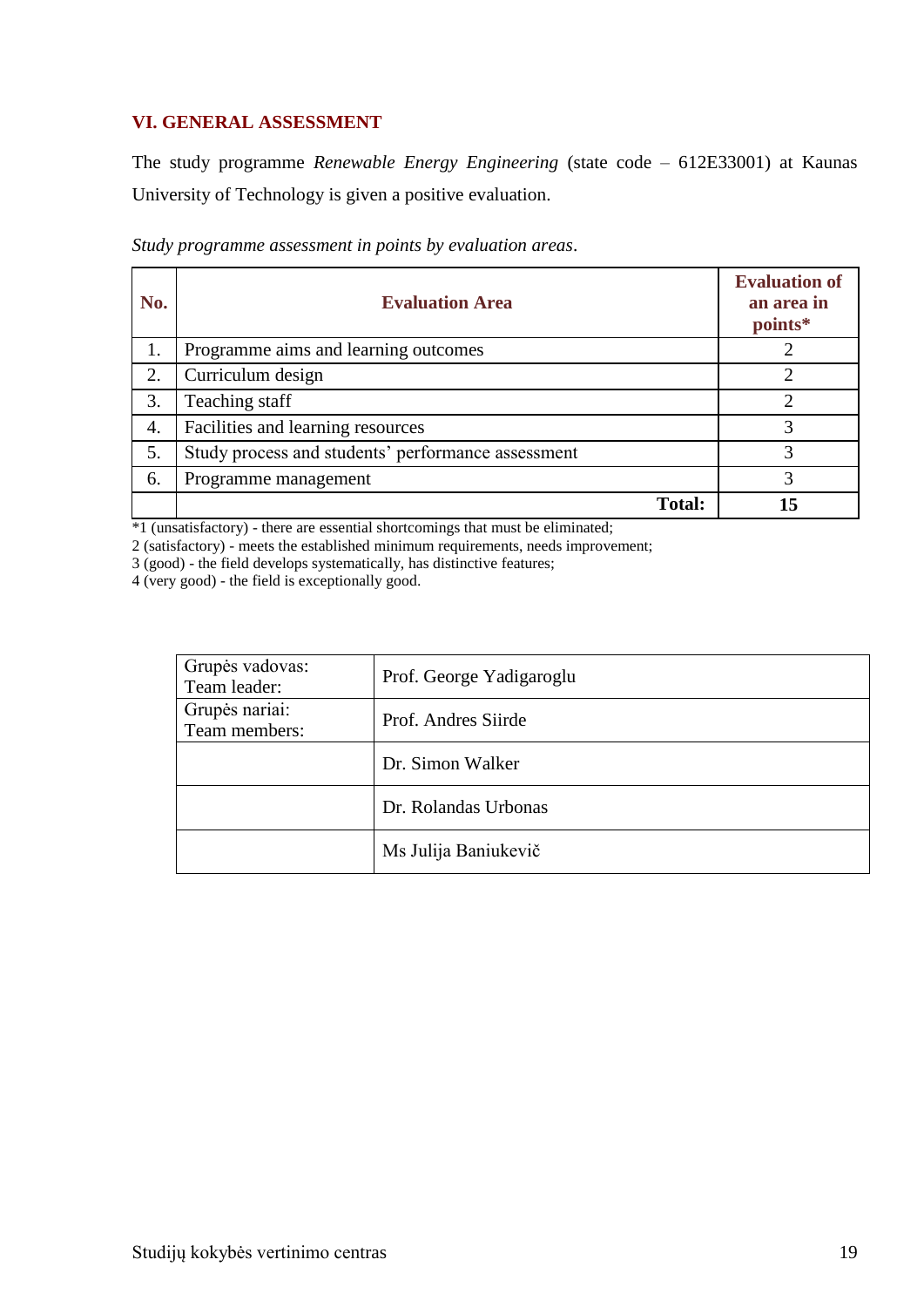### **KAUNO TECHNOLOGIJOS UNIVERSITETO PIRMOSIOS PAKOPOS STUDIJŲ PROGRAMOS** *ATSINAUJINANČIOJI ENERGETIKA* **(VALSTYBINIS KODAS – 612E33001) 2016-01-29 EKSPERTINIO VERTINIMO IŠVADŲ NR. SV4-49 IŠRAŠAS**

<...>

### **V. APIBENDRINAMASIS ĮVERTINIMAS**

Kauno technologijos universiteto studijų programa *Atsinaujinančioji energetika* (valstybinis kodas – 612E33001) vertinama **teigiamai**.

| Eil.<br>Nr. | <b>Vertinimo sritis</b>                          | <b>Srities</b><br>įvertinimas,<br>balais* |
|-------------|--------------------------------------------------|-------------------------------------------|
| 1.          | Programos tikslai ir numatomi studijų rezultatai |                                           |
| 2.          | Programos sandara                                | C                                         |
| 3.          | Personalas                                       | $\overline{2}$                            |
| 4.          | Materialieji ištekliai                           | 3                                         |
| 5.          | Studijų eiga ir jos vertinimas                   | 3                                         |
| 6.          | Programos vadyba                                 | 3                                         |
|             | Iš viso:                                         | 15                                        |

\* 1 - Nepatenkinamai (yra esminių trūkumų, kuriuos būtina pašalinti)

2 - Patenkinamai (tenkina minimalius reikalavimus, reikia tobulinti)

3 - Gerai (sistemiškai plėtojama sritis, turi savitų bruožų)

4 - Labai gerai (sritis yra išskirtinė)

<...>

#### **IV. SANTRAUKA**

Savianalizės suvestinė (toliau – SS) apima reikiamus aspektus ir yra išsami. Kita vertus, SS yra daugiau formalaus ir biurokratinio pobūdžio, parengta orientuojantis į atitiktį šalies teisės aktų reikalavimams, tuo pačiu joje yra pateikiamas ribotas programos kokybės, akademinio personalo ir studijų dalykų vertinimas.

Studijų programą vykdančios katedros struktūra ir veikimo principai yra panašūs kaip ir kitose Europos aukštojo mokslo institucijose, kurioms būdingas aukšto lygio specialistų rengimas. Formaliai studijų programa savo turiniu ir sandara taip pat yra panaši į kitų Europos universitetų.

Programa atitinka teisės aktų reikalavimus.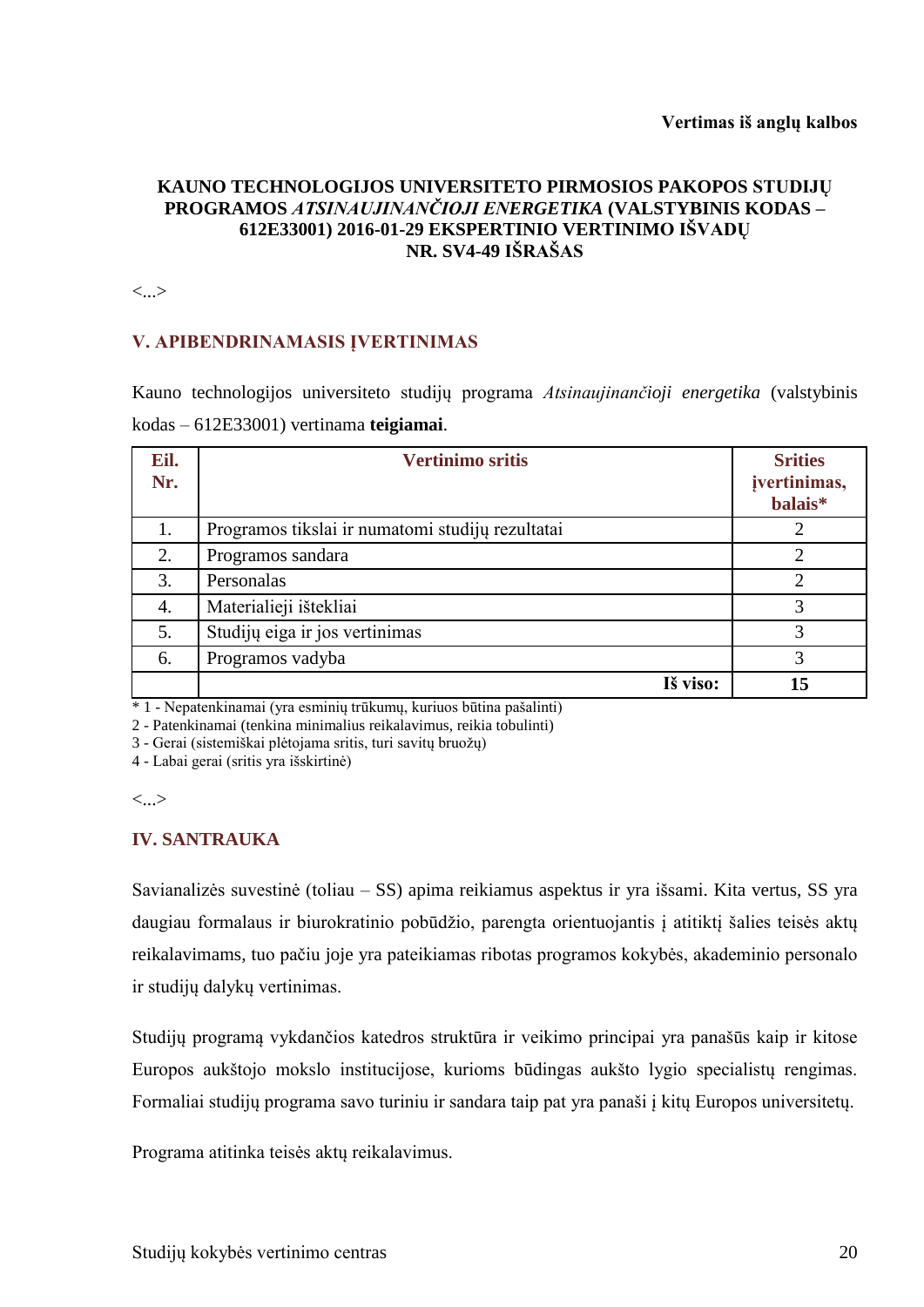Studijų programa pritraukia pakankamą studentų skaičių (atsižvelgiant į Lietuvos sąlygas). Ji atitinka šalies pramonės poreikius.

Ekspertų grupė išsiaiškino, kad itin nedaug dėstytojų atitinka kriterijus, kurie yra būtini norint vadovauti doktorantams, ir nė vienas iš dėstytojų nėra akredituotas dalyvauti doktorantų baigiamųjų darbų gynimo komisijose. Šie faktai gali būti labai svarbūs dėstytojų karjeroje bei katedros mokslinių tyrimų vykdyme.

Ši studijų programa neatitinka Kauno technologijos universiteto misijos: "moksliniais tyrimais grįstos tarptautinio lygio studijos". Programos tikslai ir numatomi studijų rezultatai turėtų būti aiškiau apibrėžti. Taip pat reikėtų peržiūrėti dalykų studijoms būtinas sąlygas.

Specializacijos dalykų dėstymas yra labiau praktinis, atitinkantis kolegijos lygį. Tai rodo ir laboratorijos įranga, baigiamųjų darbų turinys ir kai kuri dėstymo medžiaga, su kuria ekspertų grupė susipažino. Tai labai gerai atitinka vietos pramonės poreikius, tačiau ne geriausią tarptautinę praktiką. Ekspertai rekomenduoja peržiūrėti specializacijos dalykus, kad jie būtų labiau orientuoti į mokslo tiriamąją veiklą, taip aiškiau atskiriant universitetines studijas nuo koleginių.

 $\langle \quad \rangle$ 

## **IV. IŠSKIRTINĖS KOKYBĖS PAVYZDŽIAI**

Ekspertų grupė nustatė, kad programoje rengiami specialistai, labai gerai atitinka šalies pramonės poreikius.

 $\langle$  >

### **III. REKOMENDACIJOS**

- 1. Ekspertų grupė rekomenduoja peržiūrėti studijų programos tikslus ir numatomus studijų rezultatus, kad jie būtų labiau susiję su studijų programa.
- 2. Ekspertų grupė rekomenduoja peržiūrėti specializacijos dalykus, kad jie būtų labiau orientuoti į mokslinius tyrimus, siekiant nustatyti aiškią atskirtį tarp universitetinių ir koleginių studijų ir tuo pačiu suformuluoti atitinkamus numatomus studijų rezultatus. Kauno technologijos universiteto misija ir vizija taip pat turėtų atsispindėti ir studijų programos lygmeniu.